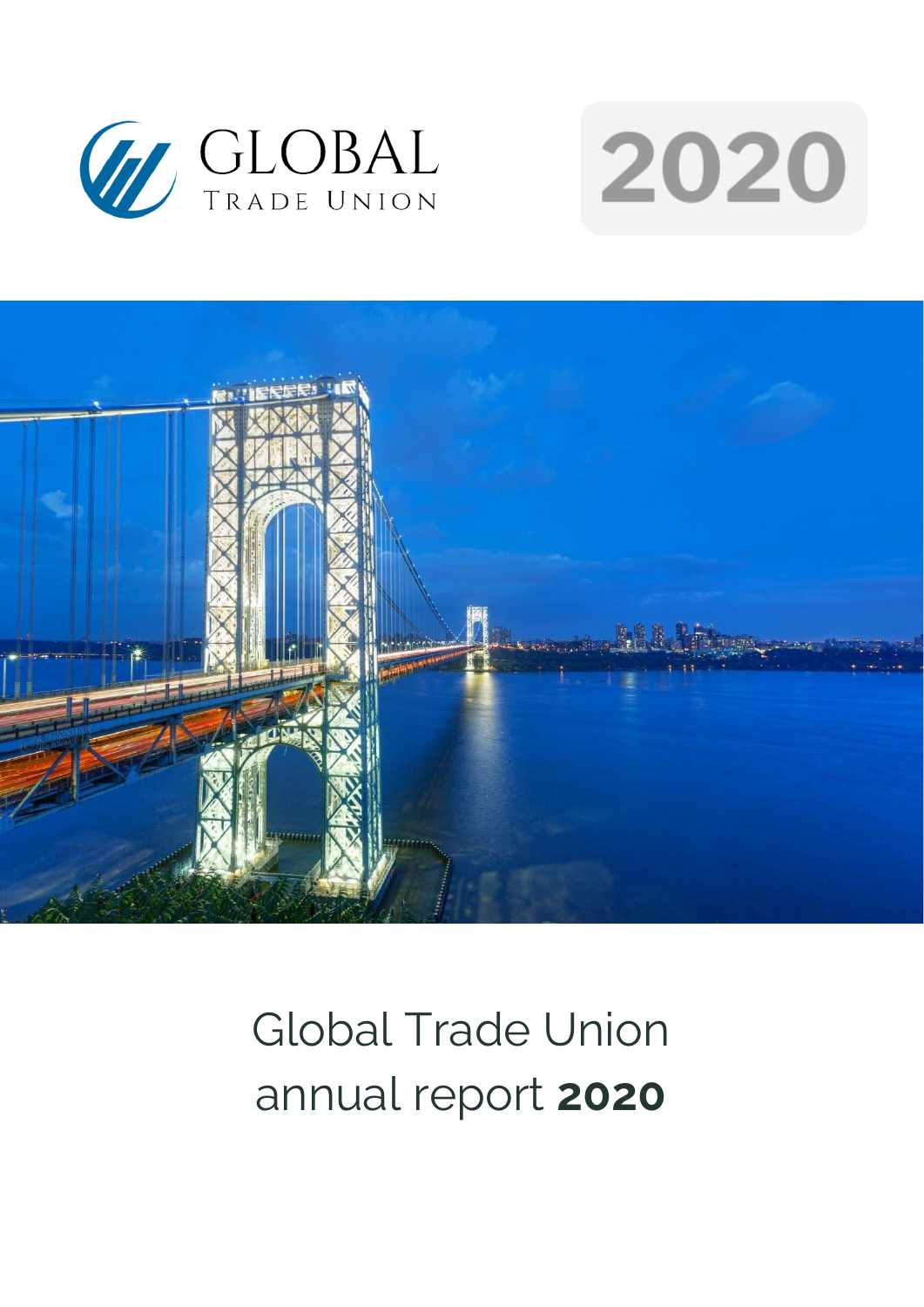### Chairwoman's Statement

2020 was a hard and intense year for each of us. The global economy's fluctuations created a high degree of uncertainty and imbalances in markets. The task of Global Trade Union was to apply its expertise and experience in the best way possible, so we could get excellent results under uncertainty and ever-changing markets.

The main points of growth in the report period:

- Analysis of macroeconomic factors and identification of the most stable economic sectors.
- Participation in IPOs of companies adapted to new conditions and having a product that meets the changed reality.
- Keeping shares and trading activity in stocks of companies that already received investment.

Thanks to the Global Trade Union team for its productive work and to investors for their confidence in us. Together we set new standards of investing. In the report year, we gained an incredible experience and now we are ready to reach new heights and to work efficiently for the benefit of our investors!

Michelle M. Simonson President 9 February 2021

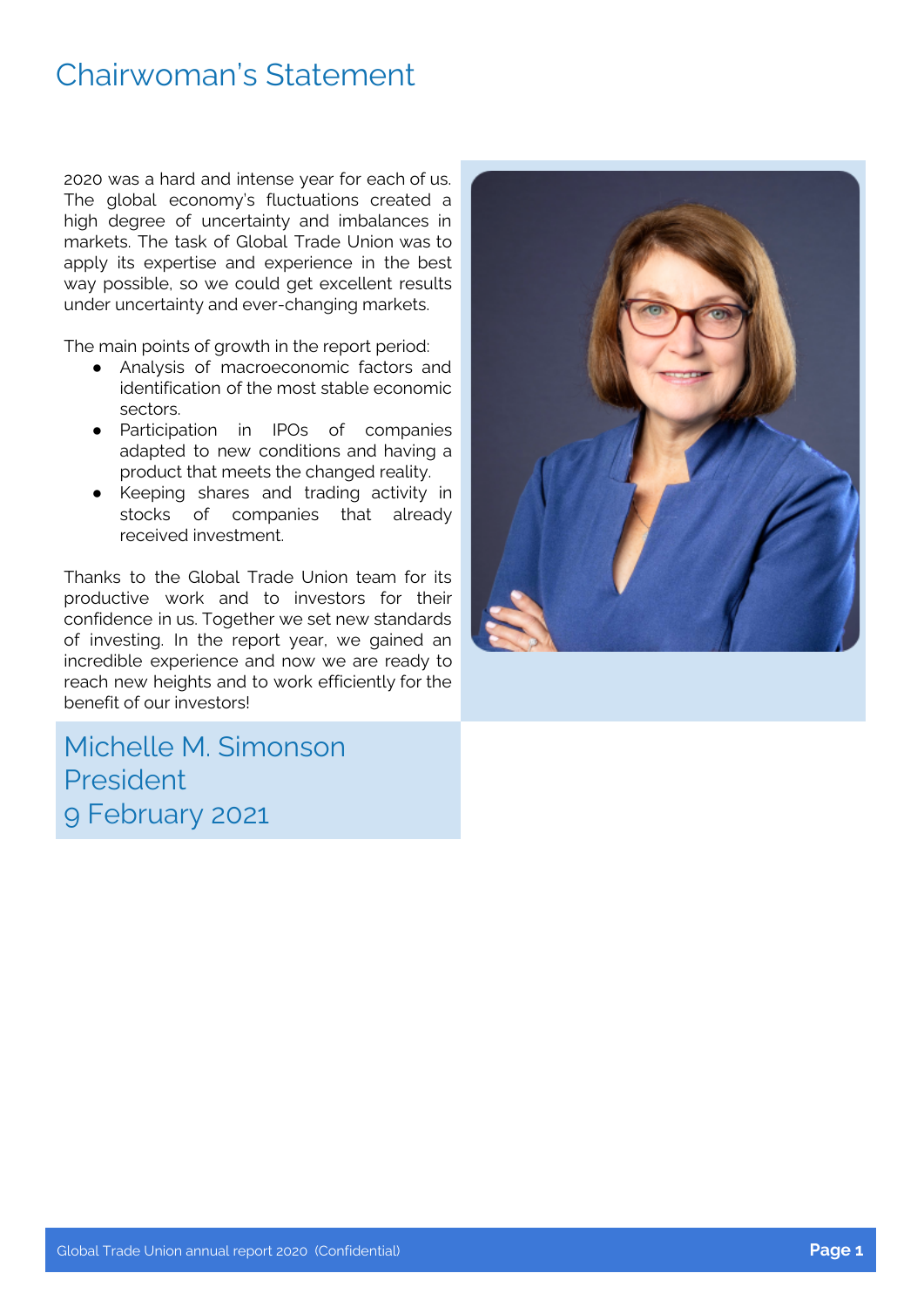# Strategic Report

The Strategic Report provides a review of the Company's business, the operating performance during the year to 31 December 2020 and its strategy going forward. It also considers the principal risks and uncertainties facing the Company.

### Investment Objective and Policy

Global Trade Union objective is to follow a realisation strategy, which aims to crystallise value for shareholders, through balancing the timing of returning cash to shareholders with maximisation of value.

### Strategy Implementation Risk

The Company is subject to the risk that implementation of its strategy and its level of performance fail to meet the expectations of its shareholders. The Board has undertaken a thorough review of the Company's investment strategy and policy and its structure, with the objective of maximising shareholder value. The Directors consider that clear alignment between executive incentives and shareholder value optimisation, with ongoing close oversight from the Non-Executive Board, is the optimal way to manage this.

#### Macroeconomic Risk

The performance of the Company's investment portfolio can be materially influenced by economic conditions. These may affect demand for products or services supplied by investee companies, foreign exchange rates, the price of commodities or other input costs, interest rates, debt and equity capital markets, and the number of active trade and financial buyers. All of these factors may have an impact on the Company's ability to realise a return from its investment portfolio and cannot be directly controlled by the Company. This risk has not materially changed in impact from the previous year, and the Board of Directors does not believe there will be a significant impact on the valuations or operations of its portfolio companies.

### Valuation Risk

The valuation of investments in accordance with IFRS 13 and International Private Equity and Venture Capital Valuation ("IPEV") guidelines requires considerable judgement and is explained in the Notes. This risk has not materially changed in impact from the prior year.

### Gearing Risk

Gearing is used across the Company's investment portfolio. One of the principal risks of gearing is that it can cause both gains and losses in the asset value of portfolio investments to be magnified. Another significant risk associated with gearing is the potentially severe impact on portfolio investments of any breaches of the lenders' banking covenants. Secondary risks relate to whether the cost of gearing is too high and whether the contracted terms of the gearing, including those relating to the terms of borrowings, are appropriate.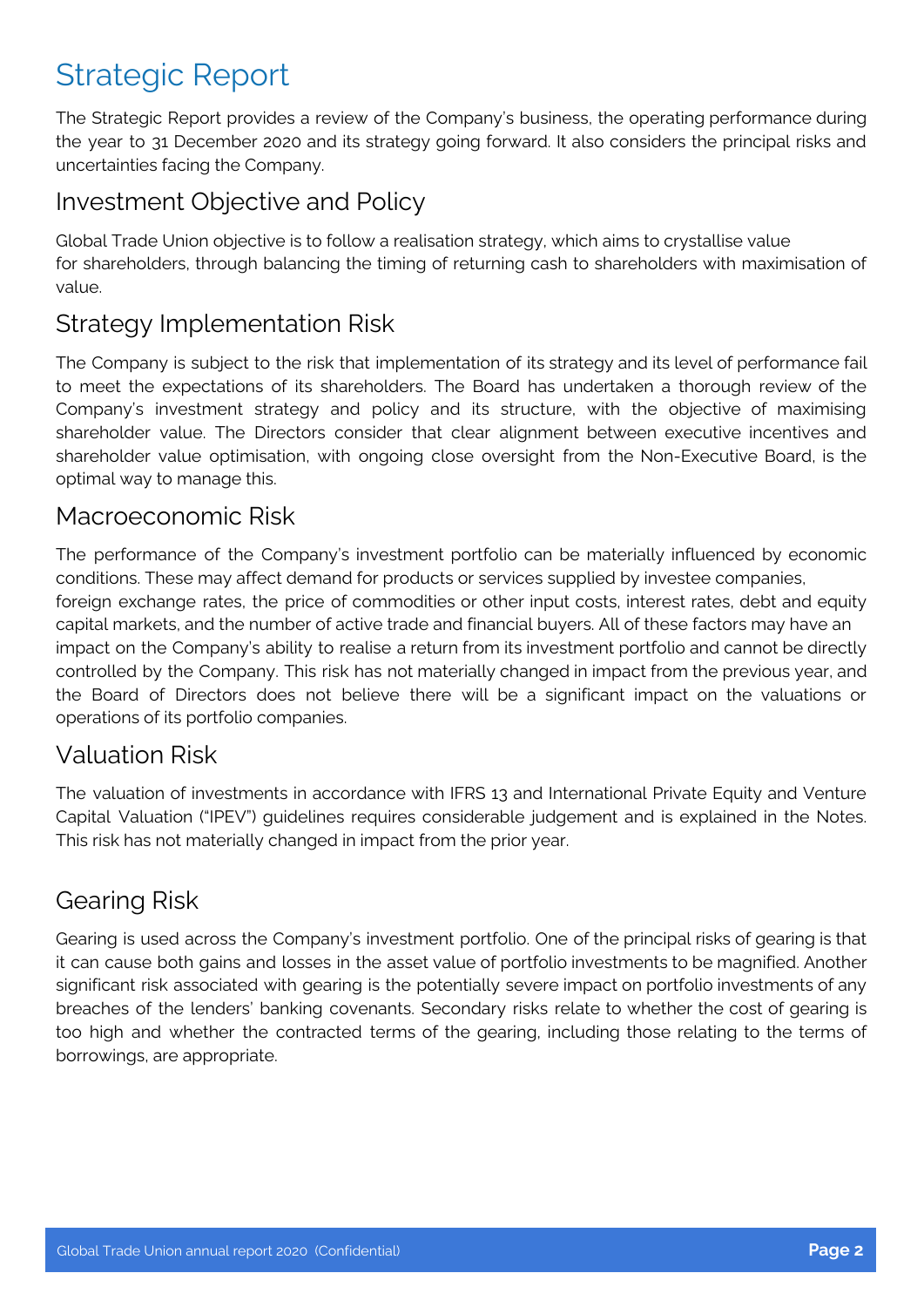# Performance report

During the 2020 reporting year, 8 investments were made in various companies conducting IPOs.

| <b>Ticker</b>                           | Company               | <b>IPO</b> date | <b>Offering</b><br>price | Current<br>price | <b>Price</b><br>change | Share in<br>portfolio |
|-----------------------------------------|-----------------------|-----------------|--------------------------|------------------|------------------------|-----------------------|
| Financial result for existing positions |                       |                 |                          | +230.4%          | 25.6%                  |                       |
| <b>SNOW</b>                             | Snowflake             | September<br>16 | \$120                    | \$281.4          | +134.5%                | 10.3%                 |
| <b>DASH</b>                             | <b>DoorDash</b>       | November 13     | \$102                    | \$142.8          | +40.0%                 | 5.2%                  |
| U                                       | Unity Software        | September<br>17 | \$52                     | \$153.5          | +195.1%                | 14.3%                 |
| <b>MCFE</b>                             | McAfee Corp           | October 22      | \$20                     | \$16.7           | $-16.6%$               | 5.1%                  |
| <b>LMND</b>                             | Lemonade              | July 1          | \$29                     | \$122.5          | +322.4%                | 14.6%                 |
| <b>PLTR</b>                             | Palantir Technologies | September<br>30 | \$10                     | \$23.6           | +135.5%                | 13.2%                 |
| <b>ABNB</b>                             | Airbnb                | December 9      | \$68                     | \$146.8          | +115.9%                | 5.9%                  |
| <b>AUVI</b>                             | Applied UV            | August 31       | \$5                      | \$4.6            | $-8.2%$                | 5.8%                  |
| <b>Financial result</b>                 |                       |                 |                          | +173.3%          | 100%                   |                       |

Snowflake (SNOW)

# **+134.5%**

Snowflake Inc. is an American cloud-based data-warehousing company. Snowflake offers a cloud-based data storage and analytics service, generally termed "data warehouse-as-a-service".

Snowflake Inc. was founded in 2012 in San Mateo, California by three data warehousing experts: Benoit Dageville, Thierry Cruanes and Marcin Żukowski. Dageville and Cruanes previously worked as data architects at Oracle Corporation; Żukowski was a co-founder of the Dutch start-up Vectorwise.

| <b>IPO</b> date      | <b>September 16</b> |
|----------------------|---------------------|
| Offering price       | \$120               |
| <b>Current price</b> | \$281.4             |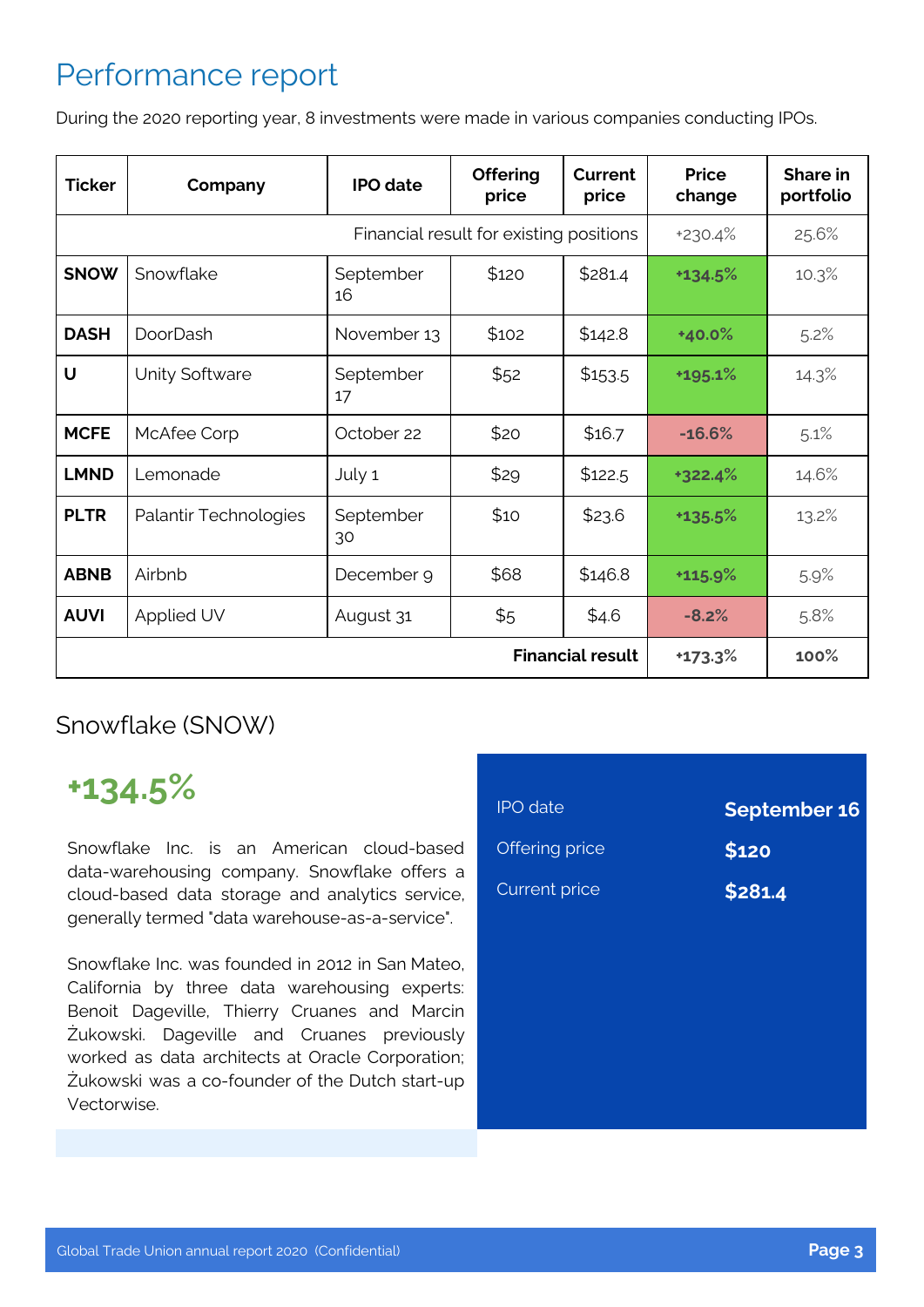### DoorDash (DASH)

# **+40.0%**

DoorDash Inc. is an American food delivery service. It launched in Palo Alto, California in 2013. As of January 2020, it had the largest food delivery market share in the United States.

It was reported in December 2018 that DoorDash overtook Uber Eats to hold the second position in total US food delivery sales, behind GrubHub. By March 2019, it had exceeded GrubHub in total sales, at 27.6% of the on-demand delivery market. By early 2019, DoorDash had become the largest third-party food delivery provider in the US, as measured by consumer spending. It maintained that market position in 2020.

| November 13 |
|-------------|
|             |
|             |
|             |
|             |
|             |
|             |
|             |
|             |
|             |

#### Unity Software (U)

### **+195.1%**

Unity Software Inc. (doing business as Unity Technologies) is an American video game software development company based in San Francisco. It was founded in Denmark in 2004 as Over the Edge Entertainment (OTEE) and changed its name in 2007.

Unity Technologies is best known for the development of Unity, a licensed game engine used to create video games and other applications. The company sought to "democratize" game development and make development of 2D and 3D interactive content more accessible.

| <b>IPO</b> date      | September 17 |
|----------------------|--------------|
| Offering price       | \$52         |
| <b>Current price</b> | \$153.5      |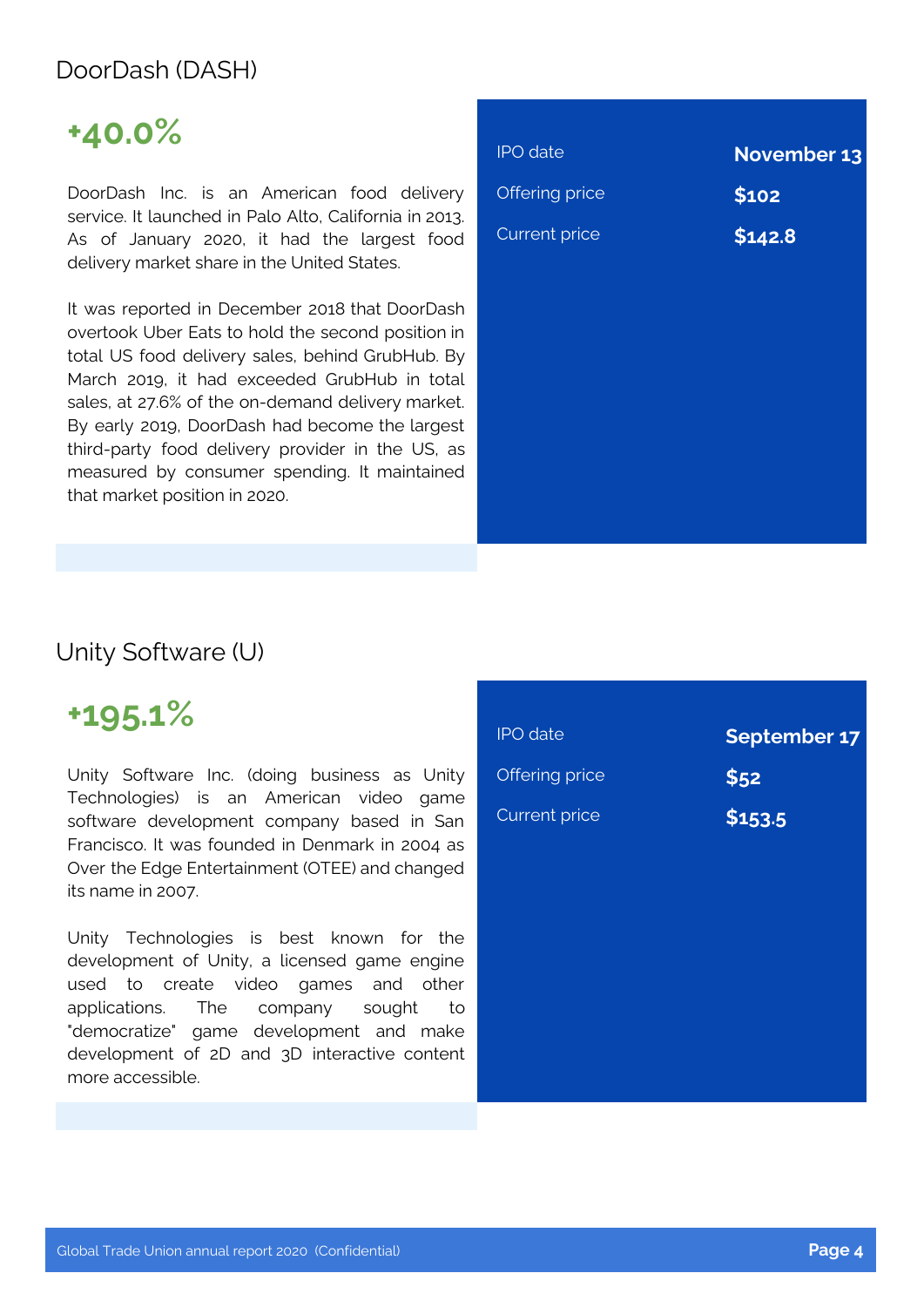### McAfee Corp (MCFE)

# **-16.6%**

McAfee Corp is an American global computer security software company headquartered in Santa Clara, California. The company was founded in 1987 as McAfee Associates, named for its founder John McAfee, who resigned from the company in 1994.

McAfee primarily develops digital-security tools for personal computers and server devices, and more recently, for mobile devices.

| <b>October 22</b> |
|-------------------|
| \$20              |
| \$16.7            |
|                   |
|                   |
|                   |
|                   |
|                   |

#### Lemonade (LMND)



Lemonade is an American insurance company that offers renters, homeowners, and pet health policies in the United States, contents and liability policies in Germany, The Netherlands, and France.

Lemonade delivers insurance policies and handles claims through desktop and mobile apps using chatbots. Its business model includes giving underwriting profits to nonprofits of the customers' choice. This is done annually in an event Lemonade calls "Giveback".

| <b>IPO</b> date      | July 1  |
|----------------------|---------|
| Offering price       | \$29    |
| <b>Current price</b> |         |
|                      | \$122.5 |
|                      |         |
|                      |         |
|                      |         |
|                      |         |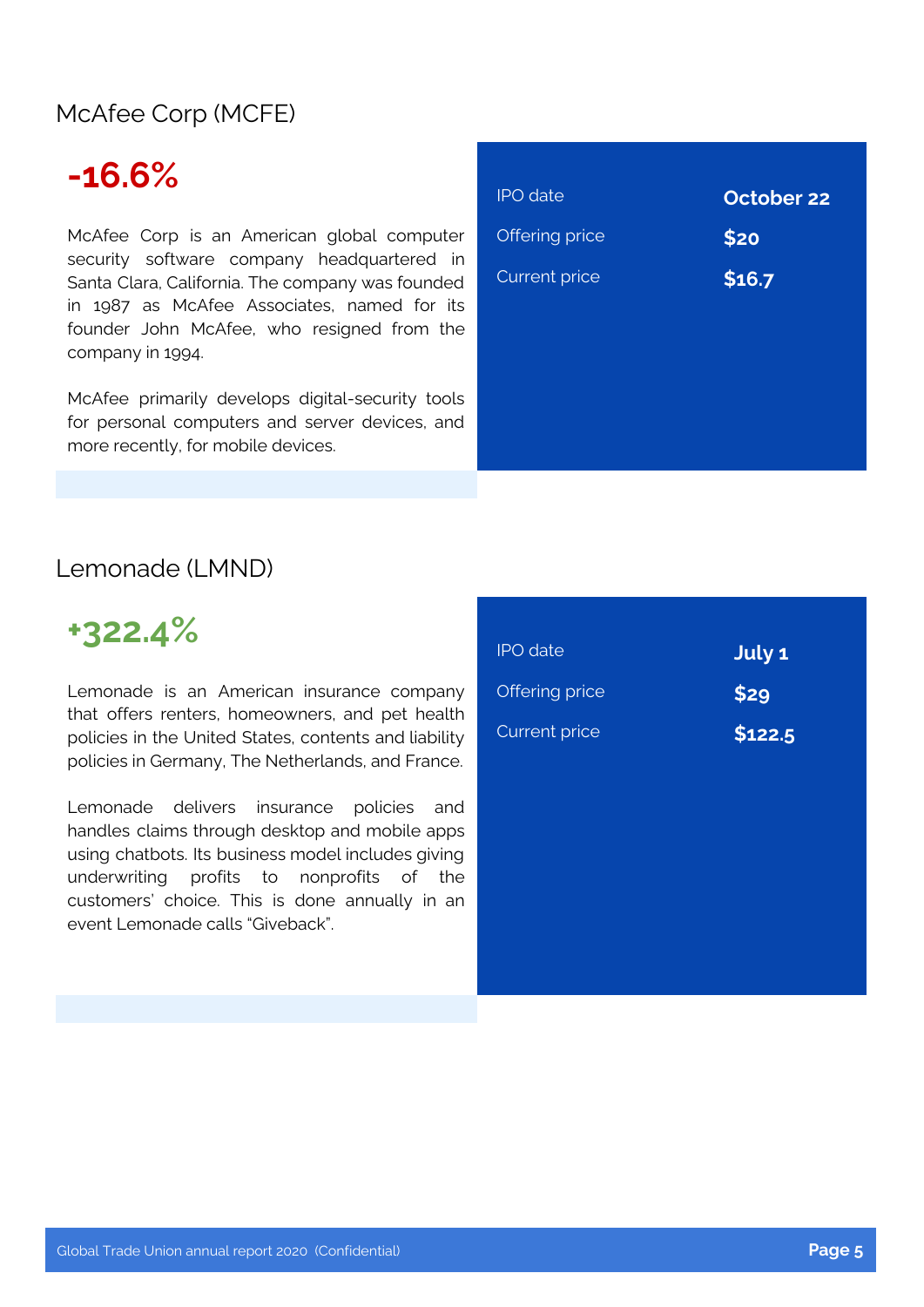### Palantir Technologies (PLTR)

# **+135.5%**

Palantir Technologies is a public American software company that specializes in big data analytics. Headquartered in Denver, Colorado, it was founded by Peter Thiel, Nathan Gettings, Joe Lonsdale, Stephen Cohen, and Alex Karp in 2003.

The company is known for three projects in particular: Palantir Gotham, Palantir Metropolis and Palantir Foundry. Palantir Gotham is used by counter-terrorism analysts at offices in the United States Intelligence Community (USIC) and United States Department of Defense.

| <b>IPO</b> date      | September 30 |
|----------------------|--------------|
| Offering price       | \$10         |
| <b>Current price</b> | \$23.6       |
|                      |              |
|                      |              |
|                      |              |
|                      |              |
|                      |              |
|                      |              |

### Airbnb (ABNB)

### **+115.9%**

Airbnb Inc. is an American vacation rental online marketplace company based in San Francisco, California. Airbnb maintains and hosts a marketplace, accessible to consumers on its website or via an app. Through the service, users can arrange lodging, primarily homestays, and tourism experiences or list their properties for rental. Airbnb does not own any of the listed properties; instead, it profits by receiving commission from each booking.

The company was founded in 2008 by Brian Chesky, Nathan Blecharczyk and Joe Gebbia. Airbnb is a shortened version of its original name, AirBedandBreakfast.com.

| <b>IPO</b> date      | December 9 |
|----------------------|------------|
| Offering price       | \$68       |
| <b>Current price</b> | \$146.8    |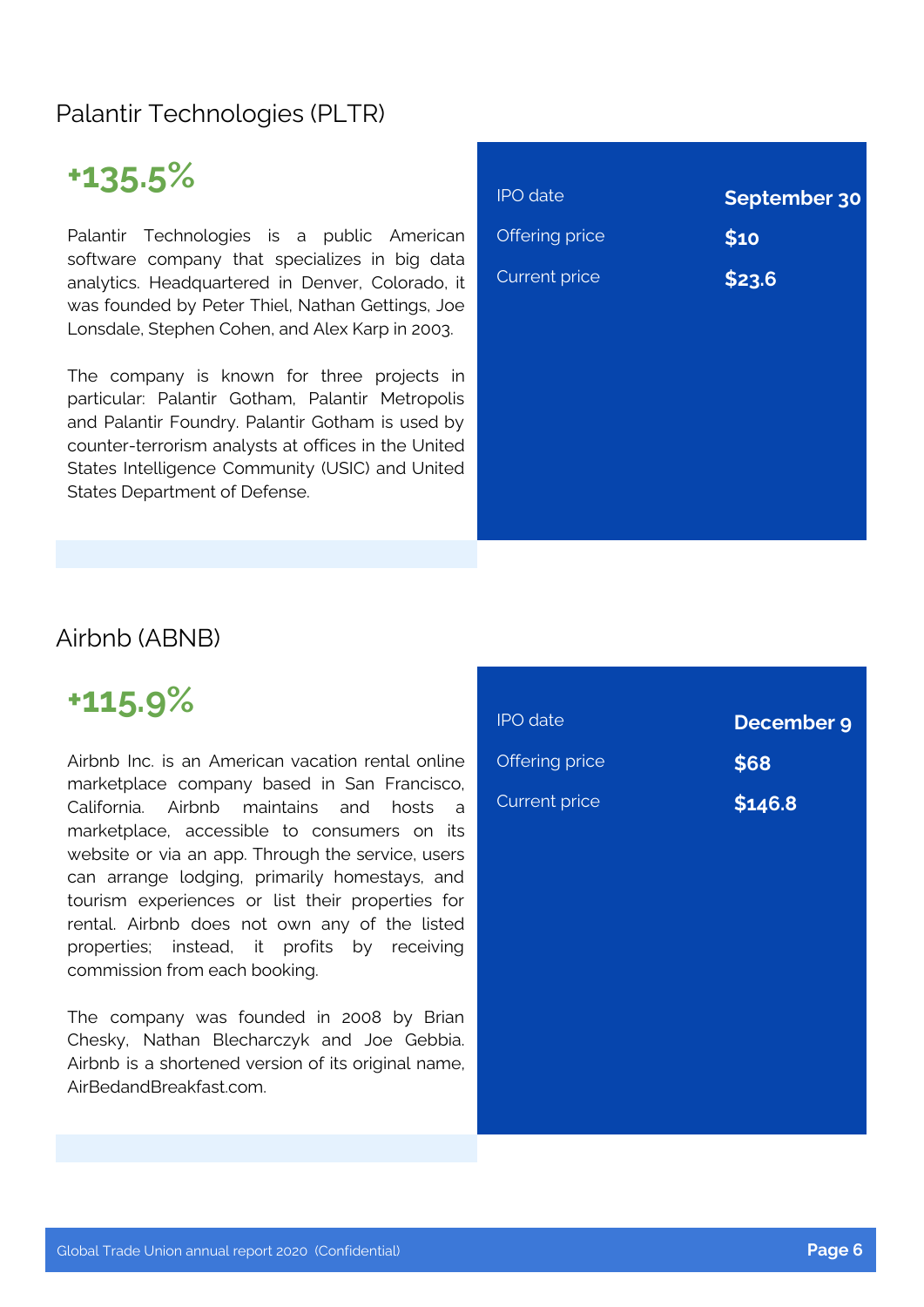### Applied UV (AUVI)

# **-8.2%**

Applied UV was formed on February 26, 2019, for the purpose of acquiring all of the equity of SteriLumen and Munn Works.

Applied UV is focused on the development and acquisition of technologies that address infection prevention in the healthcare, hospitality, and commercial markets. It products utilize disinfection technology that applies the power of narrow-range light (UVC) to destroy pathogens safely, thoroughly, and automatically.

| <b>IPO</b> date      | <b>August 31</b> |
|----------------------|------------------|
| Offering price       | \$5              |
| <b>Current price</b> | \$4.6            |
|                      |                  |
|                      |                  |
|                      |                  |
|                      |                  |
|                      |                  |
|                      |                  |